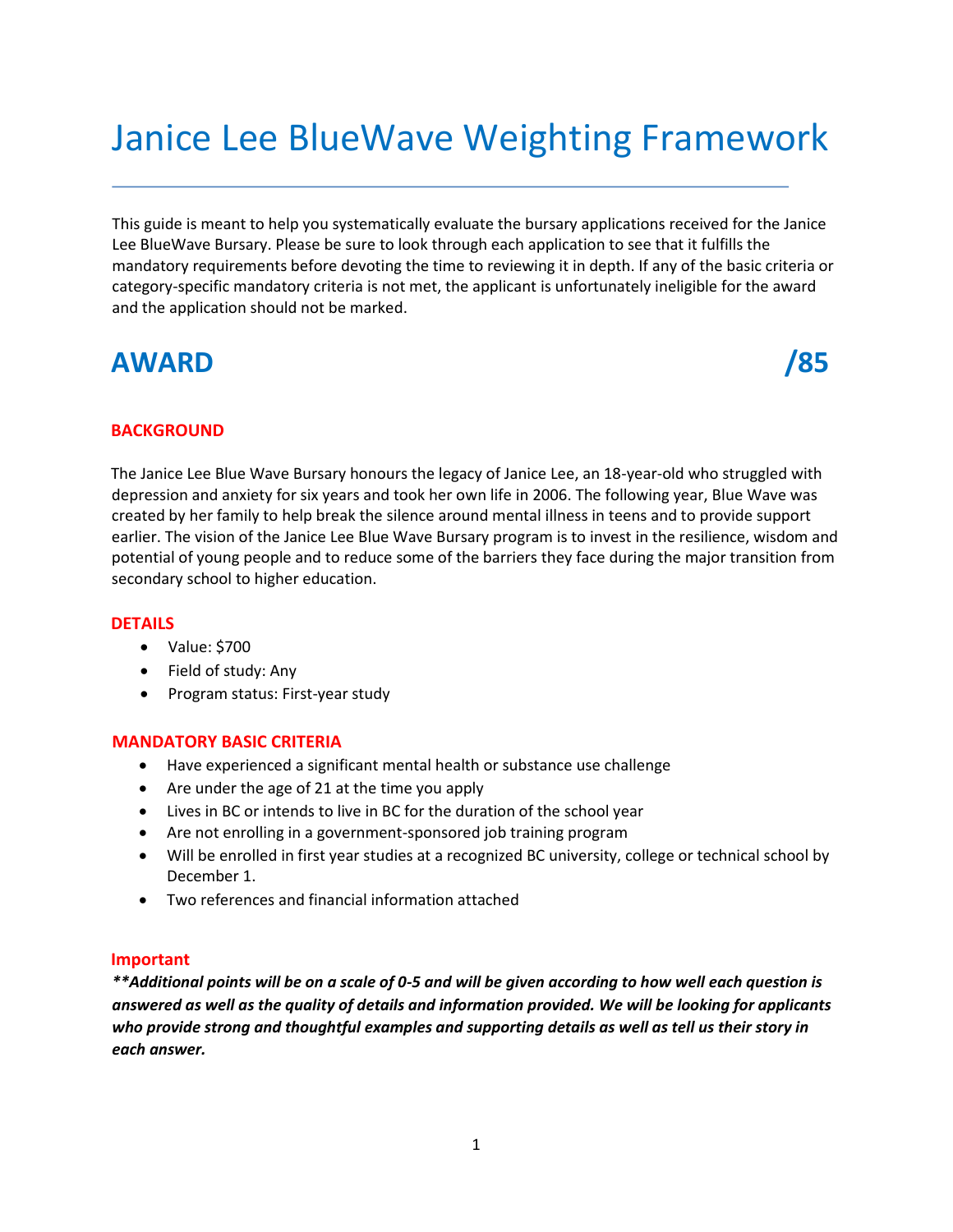## **MENTAL HEALTH HISTORY** *S*

| Criteria                                                                                                        | <b>Score</b> |
|-----------------------------------------------------------------------------------------------------------------|--------------|
| <b>MANDATORY:</b> A history of mental illness (no judgment of the illness)                                      |              |
| If this criterion is not met, application is disregarded.                                                       | Yes/No       |
| Additional points for describing how mental illness has affected and/or influenced<br>education or career goals | /5           |

## **Letter to Struggling Youth** */***20**

| <b>Criteria</b>                                                                                                                            | <b>Score</b> |
|--------------------------------------------------------------------------------------------------------------------------------------------|--------------|
| MANDATORY: letter is actually addressed to a teenager or 'you' rather than to CMHA<br>(shows applicant has read the instructions properly) | /5           |
| Additional points if applicant describes the lessons they have learned about their<br>experience with mental illness and/or addiction      | /5           |
| Additional points if the applicant describes what has helped them the most to have<br>hope for the future                                  | /5           |
| Additional points the letter would be of benefit to other young people experiencing<br>mental illness and/or addiction                     | 75           |

## **EDUCATION AND CAREER GOALS** *CONTRACTION AND CAREER GOALS*

| <b>Criteria</b>                                                                             | <b>Score</b> |
|---------------------------------------------------------------------------------------------|--------------|
| MANDATORY: A clear and well-defined job/career goal                                         | /5           |
| Additional points for identifying the link between the course/program being applied         |              |
| for and career goal as well as how they wish to achieve goal                                |              |
|                                                                                             | /5           |
| Additional points for explaining their respective career goal                               | /5           |
| Additional points for a clear passion about this career goal                                | /5           |
| Additional points for a demonstrated interest, aptitude or experience in the chosen         | /5           |
| career (i.e., the applicant could cite previous training, list specific character traits or |              |
| relate certain skilled hobbies)                                                             |              |